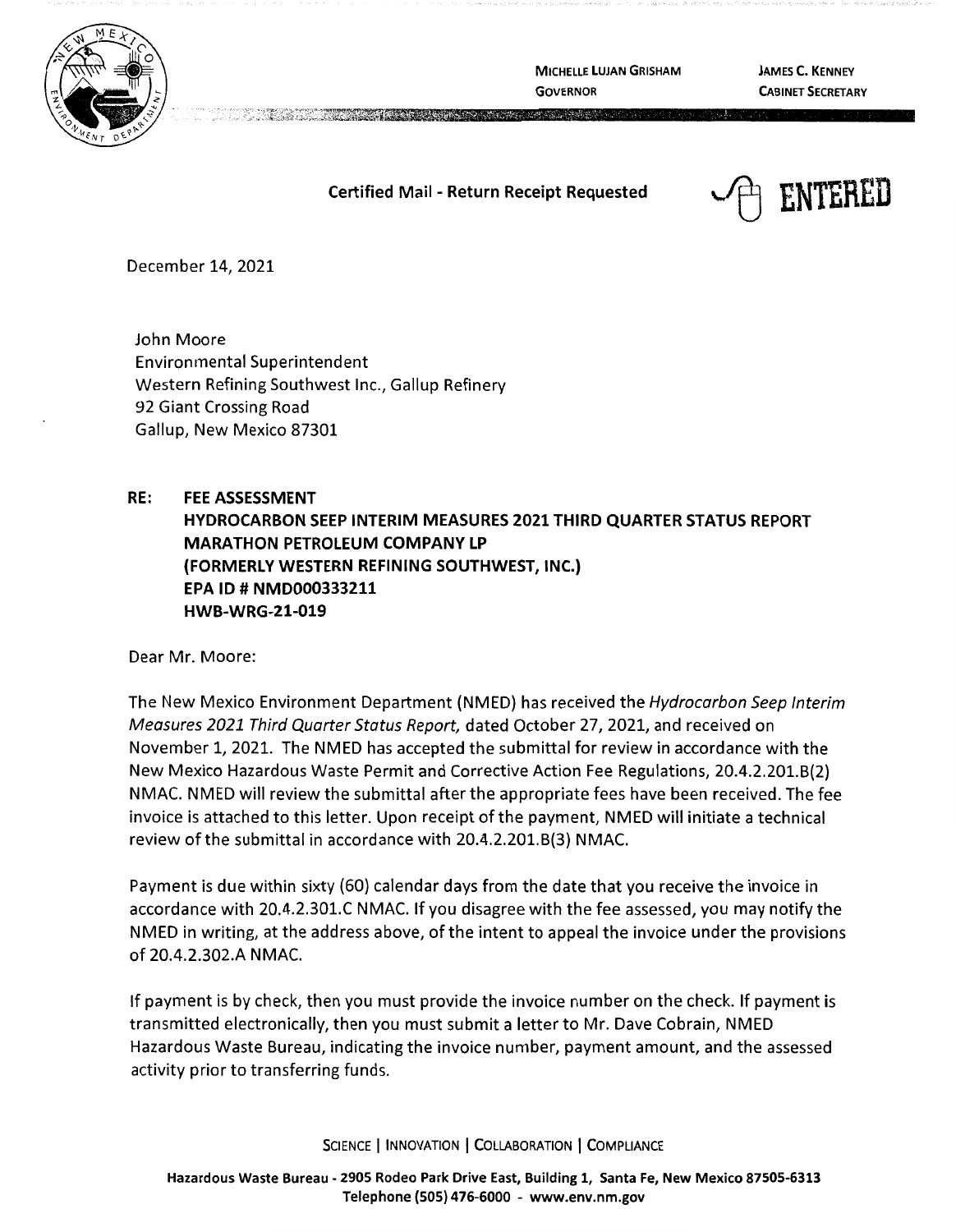Mr. Moore December 14, 2021 Page 2

If you have any questions regarding this letter, please contact Michiya Suzuki of my staff at 505- 690-6930.

 $\frac{1}{2}$  ,

Sincerely,

*11* , /7/" //4,,/'f:~✓ {. \_\_

Dave Cobrain Program Manager Hazardous Waste Bureau

cc: J. Sanchez, NMED HWB M. Suzuki, NMED HWB